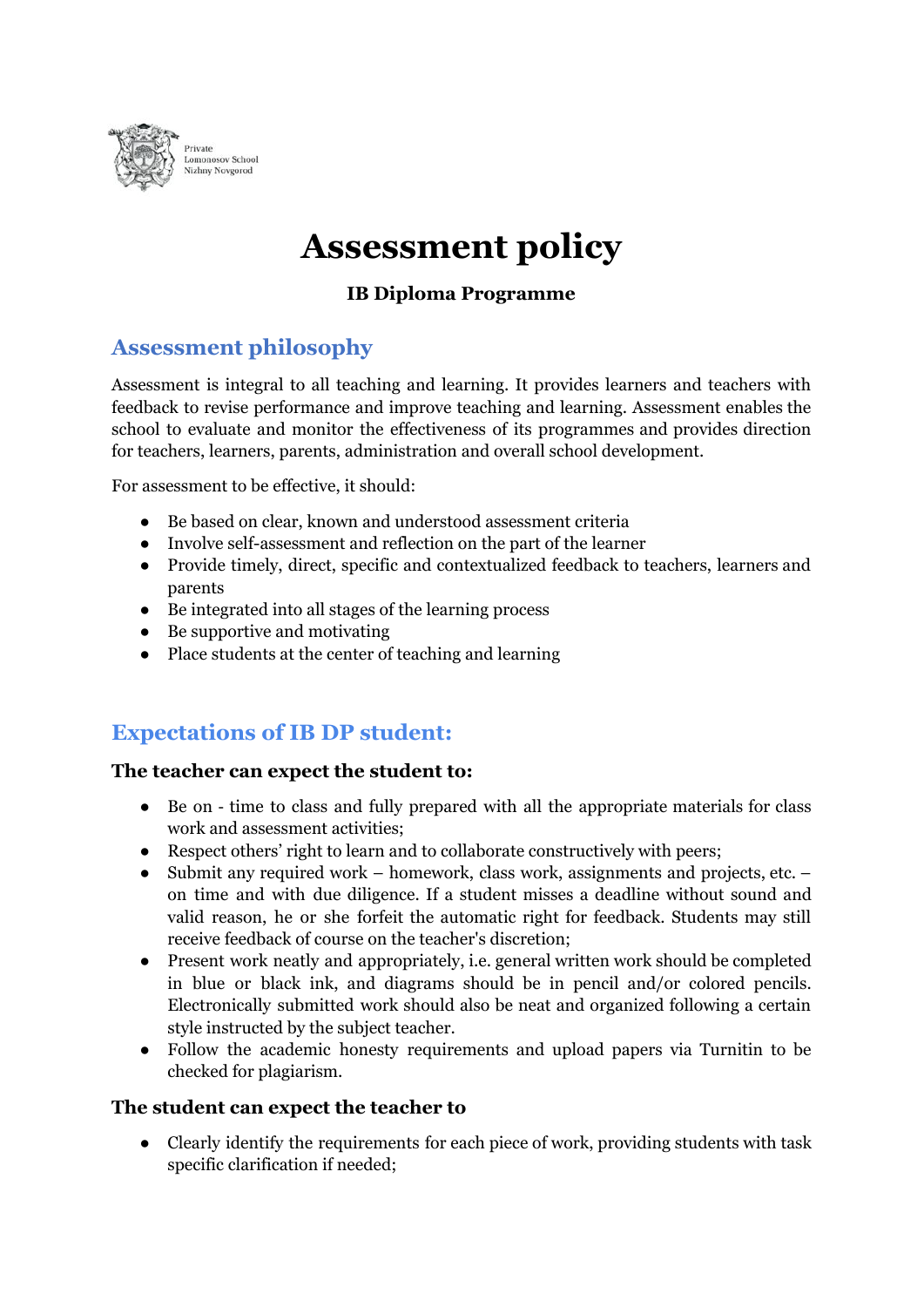- Provide adequate time for students to complete any given each assessment task;
- Provide adequate access to any materials necessary for the successful completion of any assessment task;
- Assess all work appropriately and return it to students usually in 10 working days. (In special circumstances, teachers may take more than 10 working days to return work with the agreement of Head of IB DP.)

### **Expectations of the parents:**

- The school encourages parents to offer constructive and positive support as their children complete their school work; however, this support should not go so far as to compromise the authenticity of the student's work.
- The school recommends that:
	- A student be provided with a quiet space at home and adequate time to complete their school work;
	- A student have access to a computer;
	- A student have Internet access and/or access to books/a library\*.

\*Internet and library access is available in School during school hours.

# **Types of Assessments**

#### **● Formative Assessment**

The formative assessment is ongoing and regular assessment, which will take place during the teaching and learning process using a variety of methods to inform teachers and learners about the progress in skills, concepts and content. It gives the opportunity for reflection and gives information to students about the areas that need improvement. Teachers use the data to provide descriptive feedback that is clear, specific, and meaningful in a timely manner, in order to support improved learning and to adjust instruction to enhance learning and achievement. Formative assessments identify the learning needs of students, shape learning, and prepare students for summative assessments. Based on the results of the formative assessments, students, parents, and teachers can evaluate the student's learning and make the necessary adjustments.

Formative assessment includes:

- Class discussions
- Group and individual oral presentations
- Historical investigations
- Individual oral commentaries
- Investigation workbooks
- Multimedia presentations
- Visual representation
- Multiple-choice style quizzes and tests
- Short and extended responses
- Skits and performances
- Studio work etc.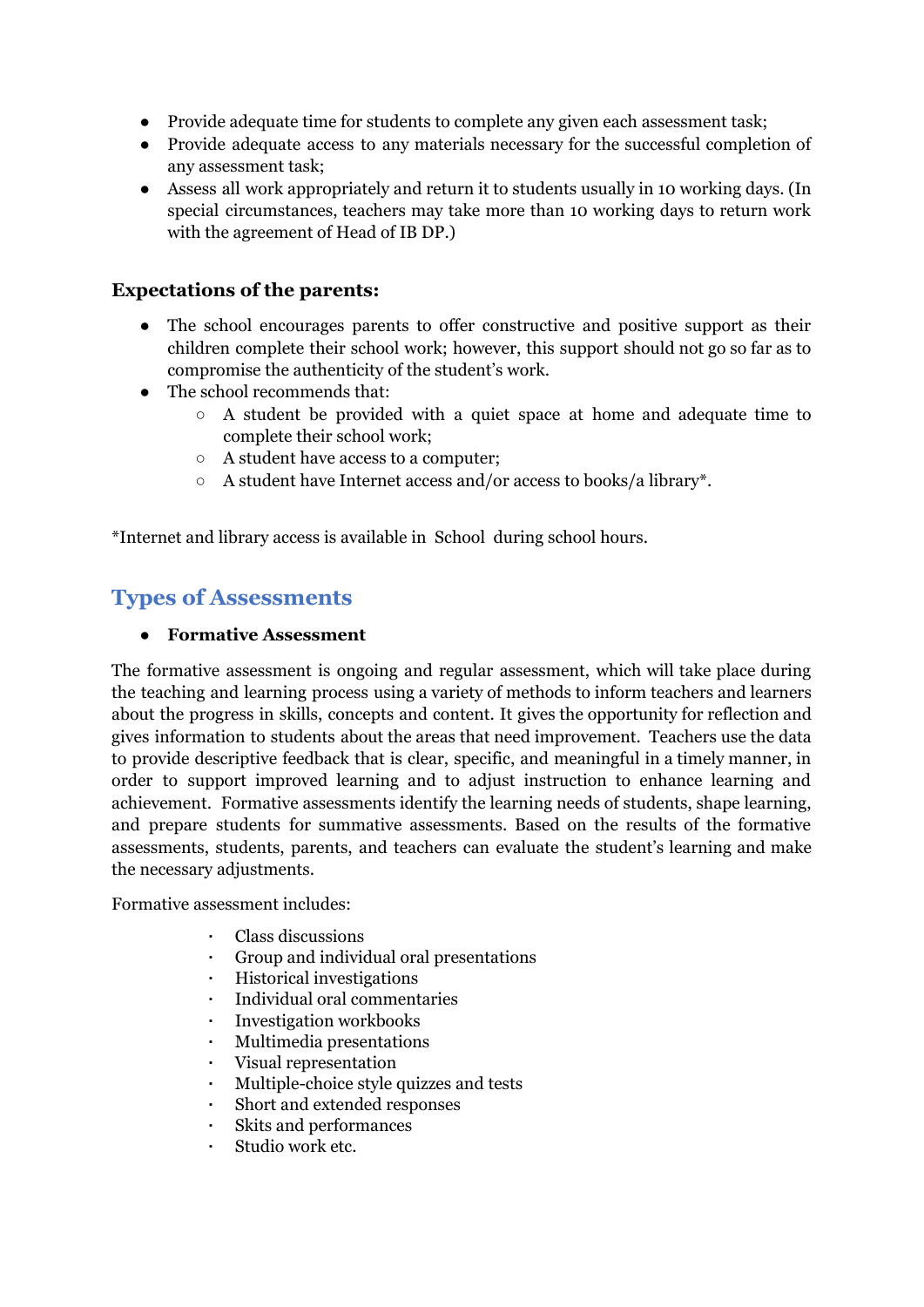#### **● Summative Assessment**

Summative assessment involves the process of gathering and interpreting evidence to assess a student's understanding of the course material. Summative assessments are given at the end of a teaching unit or concept for the purpose of evaluating mastery in order to assess the level of mastery demonstrated by the student. The level of mastery is determined using a rubric for the assessment and the grade is recorded in "Online Grades Form" (Google doc.), which is the electronic grade reporting system used by PLS.

The assessment is designed so that learners can demonstrate their knowledge and understanding in authentic tasks and apply their skills. The tasks involved are usually modelled on those mandated by the IB and graded in accordance with IB criteria. These grades count towards semester grades. This allows students to gain IB exam experience and gives an estimate of the DP working level. Summative assessments play an important role in the final grade a student earns in a given course, and to determine the predicted grade (PG) that is provided to the IBO in April. Summative assessments are used to communicate information on student achievement to students, teachers, parents and guardians, and others.

Summative assessments can take a variety of forms:

- paper tests
- examinations
- lab reports
- oral and visual presentations
- essays
- projects
- performances
- oral examinations etc.

#### **● Internal Assessment**

Internal assessments are mandatory assessments completed during the DP course. These assessments are graded by the subject teachers using the rubric published by IB. The internal assessment scores are submitted to IB for moderation, along with a representative sample of the work from the cohort. This sample is then sent to an IB moderator who evaluates how the teacher has applied the DP grading rubric. The IBO may then adjust the marks of the assignment up or down. Students receive significant instruction and practice throughout their courses to effectively prepare for these challenging internal assessment components.

Examples of this type of assessment:

- oral presentations
- science lab reports
- portfolios
- major projects
- language presentations
- historical investigations etc.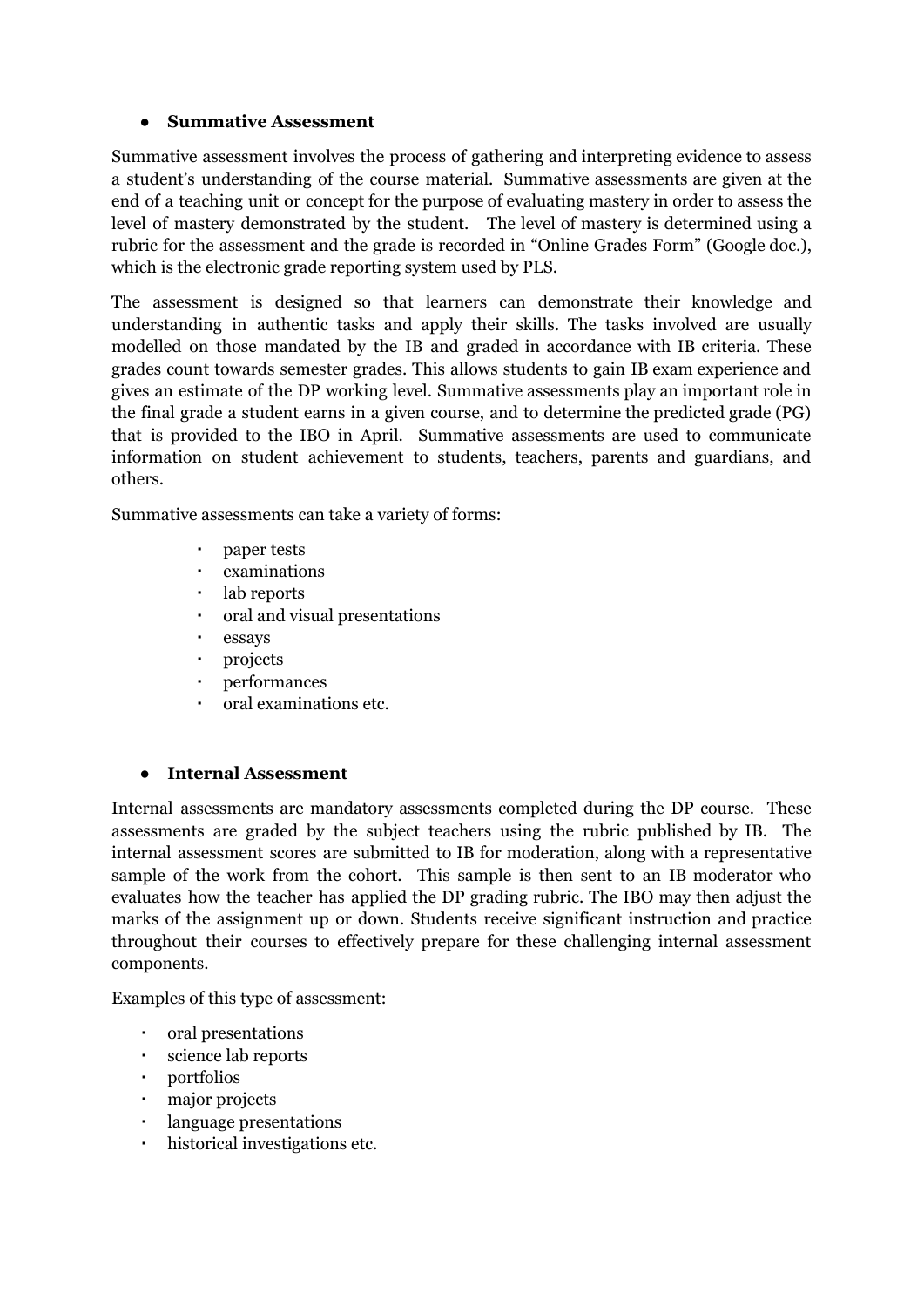#### **● External Assessment**

External IB assessments are mandatory assessments that are completed during the 10th and 11th grade that are not scored by the classroom teacher. These assessments are IB exams that are administered during the May testing session and essays that are sent directly to IB examiners for evaluation. It is very important to note that students must take the external assessment (IB exams) on the assigned test date.

\* Full details of the internal and external components of each of the Diploma Programme subjects can be found *in Appendix 1.*

*\*\* To ensure that the internal and external assessment tasks mentioned above are appropriately and effectively distributed across the two-year Diploma Programme as a means of reducing student stress, a calendar of* internal assessment deadlines is created each year by the DP Coordinator and agreed to by all DP teaching *staff. This calendar will be available electronically and the students will be informed about the upcoming deadlines regularly by teachers and the IB DP coordinator.*

#### **● School-Based Assessment**

IB teachers also use school-based assessment in addition to National Curriculum Requirements and Exams and IB internal and external assessments. School – based assessments are based on unit tests using past IB exam questions, practice exams and in-class assignments modelled on IB assessments. These assessments are used by the teacher to determine the student's predicted grade and do not contribute toward the final DP grade, which is awarded by the IBO in July.

# **Grades, reporting and recording**

#### **● Types of grades**

Marks in IB courses are reported using the IB 1 - 7 scale as described below. The 1-7 marks are based on the IB standardized criteria on levels of achievement in each course.

#### *The IB Grading Scale is as following:*

7: Excellent 6: Very Good 5: Good 4: Satisfactory 3: Mediocre 2: Poor 1: Very Poor

Grades 2 and 1 are failing grades.

#### *The TOK course and the Extended Essay are graded according to the following scale:*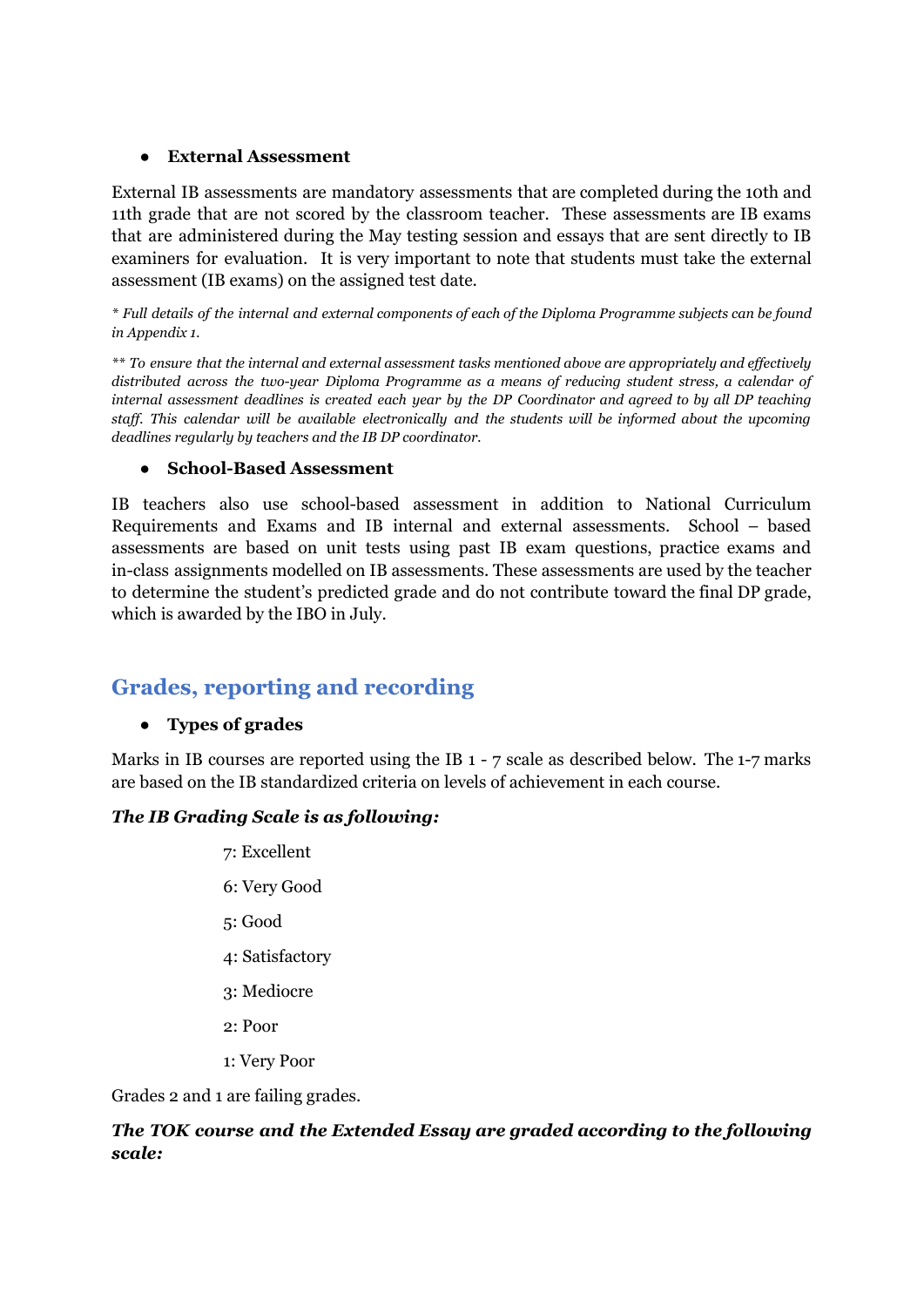- A : Excellent
- B : Good
- C : Satisfactory
- В : Mediocre
- E : Elementary (failing grade)
- N : No grade

|                |               |                         |                      | <b>Theory of knowledge</b> |                         |                      |                         |
|----------------|---------------|-------------------------|----------------------|----------------------------|-------------------------|----------------------|-------------------------|
|                |               | Grade<br>A              | Grade<br>B           | Grade<br>c                 | Grade<br>D              | Grade<br>E           | No grade<br>$\mathbf N$ |
|                | Grade<br>A    | 3                       | 3                    | $\overline{2}$             | $\overline{\mathbf{2}}$ | Failing<br>condition | Failing<br>condition    |
| Extended essay | Grade<br>B    | $\overline{\mathbf{3}}$ | $\overline{2}$       | $\overline{a}$             | 1                       | Failing<br>condition | Failing<br>condition    |
|                | Grade<br>c    | $\overline{2}$          | $\overline{2}$       | 1                          | $\bf 0$                 | Failing<br>condition | Failing<br>condition    |
|                | Grade<br>D    | $\overline{2}$          | 1                    | $\bf{0}$                   | $\bf{0}$                | Failing<br>condition | Failing<br>condition    |
|                | Grade<br>E    | Failing<br>condition    | Failing<br>condition | Failing<br>condition       | Failing<br>condition    | Failing<br>condition | Failing<br>condition    |
|                | No grade<br>N | Failing<br>condition    | Failing<br>condition | Failing<br>condition       | Failing<br>condition    | Failing<br>condition | Failing<br>condition    |

To achieve a final score for the Diploma, the numeric grades from the six subjects are added together. EE and TOK grades are converted into 1, 2 or 3 points (using the matrix below) and added to the subject score to achieve the final score out of 45.

24 points are required to 'pass' the Diploma.

#### **● Grade Conversion**

The PLS is used also to report grades of the National system, based on the Russian Education System and Russian Universities requirements. All students receive these grades online during the 2 years of the DP. To report achievement as a 1-5 grade, teachers use the Table of Equivalents instituted by PLS:

| IB score       | Russian score  |
|----------------|----------------|
|                | 5              |
|                | 5              |
| 5              |                |
|                |                |
| 3              | 3              |
| $\overline{2}$ | $\overline{2}$ |
|                |                |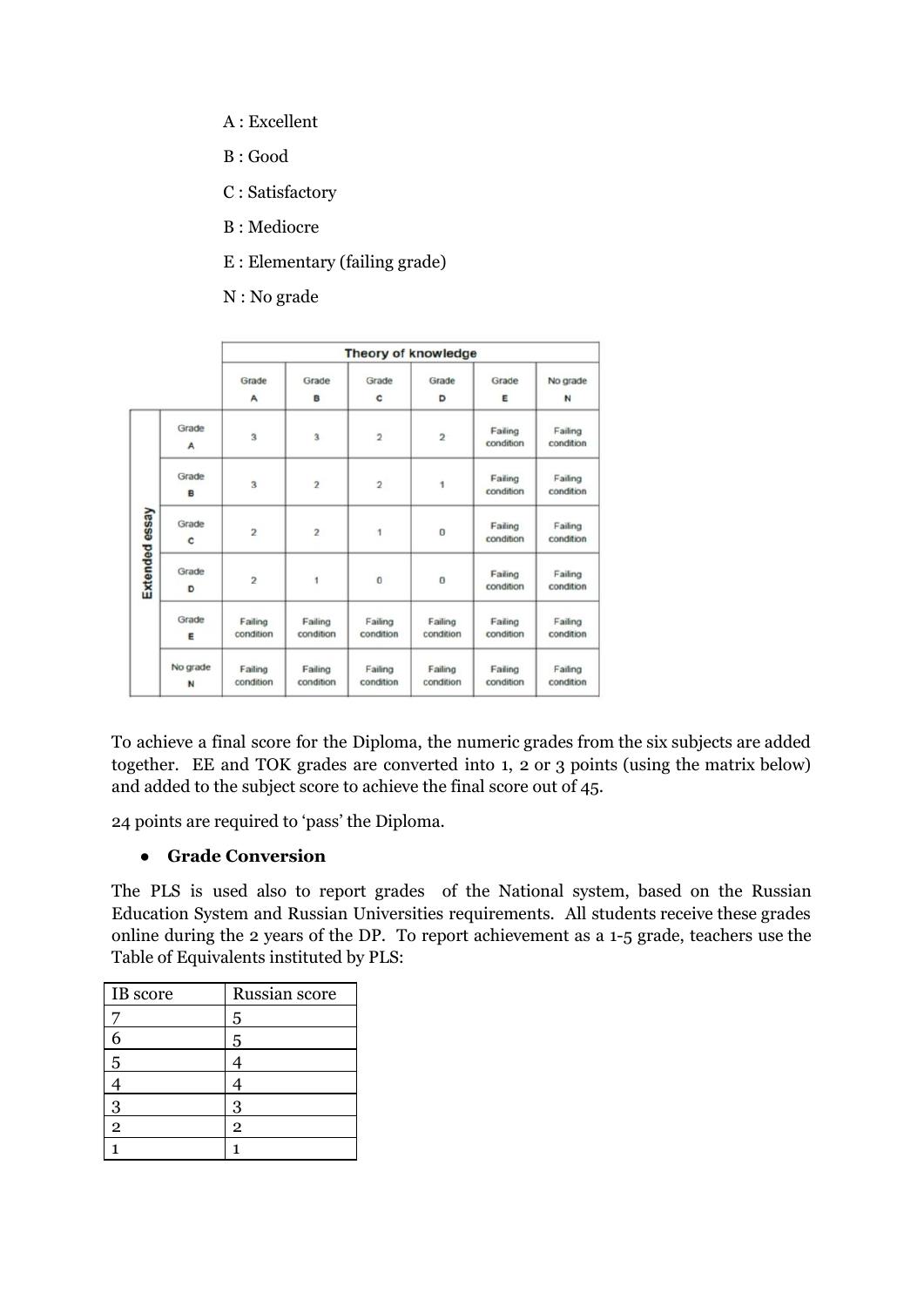\*Grades 1 and 2 in National Curriculum are failing grades.

### **● Recording of grades**

Record keeping is an essential part and pre-requisite for good teaching. Its primary purpose is formative. It also provides the basis for reports and discussions with parents,a base to give constructive feedback. Teachers record the information using a variety of tools like the anecdotal record booklet/audio/video or the desirable learning outcome; record sheets are the tools used by teachers to record the child's learning process. All teachers are responsible to maintain the record of progress/learning of each child and record the students' speaking, listening, reading, writing, handwriting, mathematics skills and general behavior and attitude in class-individual and group situations.

Records of total grades and, where necessary, the actions taken are maintained by the DP Coordinator across the two years of the Diploma Programme. Records of predicted grades are maintained by the DP Counsellor and the DP Coordinator. An analysis of predicted versus actual total grades is also maintained by the DP Coordinator.

### **● Grade and Academic Honesty**

According to the academic honesty policy each PLS student must follow the requirements for assessment within each of the IB DP courses, Theory of Knowledge (ToK), Extended Essay (EE), Creativity, Action, Service (CAS), and the IB DP curriculum.

Turnitin is an online web-based program that works by comparing electronically submitted papers to billions of pages of content located on the Internet and proprietary databases as well as the work of other students whose papers have also been submitted into the system.

Students can view the Similarity Report (if this option has been selected by teaching staff), as well as feedback and grades entered into the Turnitin assignment by staff.

PLS provides an online access to the service Turnitin to check all student's works for academic dishonesty plagiarism:

- $\triangleright$  If work consists of less than 10-15% of plagiarism/ collusion or duplication, it can be graded by teacher
- $\geq$  If work consists of more than 10-15% of plagiarism/ collusion or duplication, there are 2 options:
	- 1) depends on the type of assessment teacher decides to provide or not an opportunity for student to re-write the work.
	- 2) failure to do so may lead to no grade being awarded for the examination.

## **● Grade Reporting**

Reporting is a means of giving feedback from assessment. Effective reporting should:

- $\triangleright$  involve parents, students, and teachers as partners
- $\triangleright$  reflect what the school community values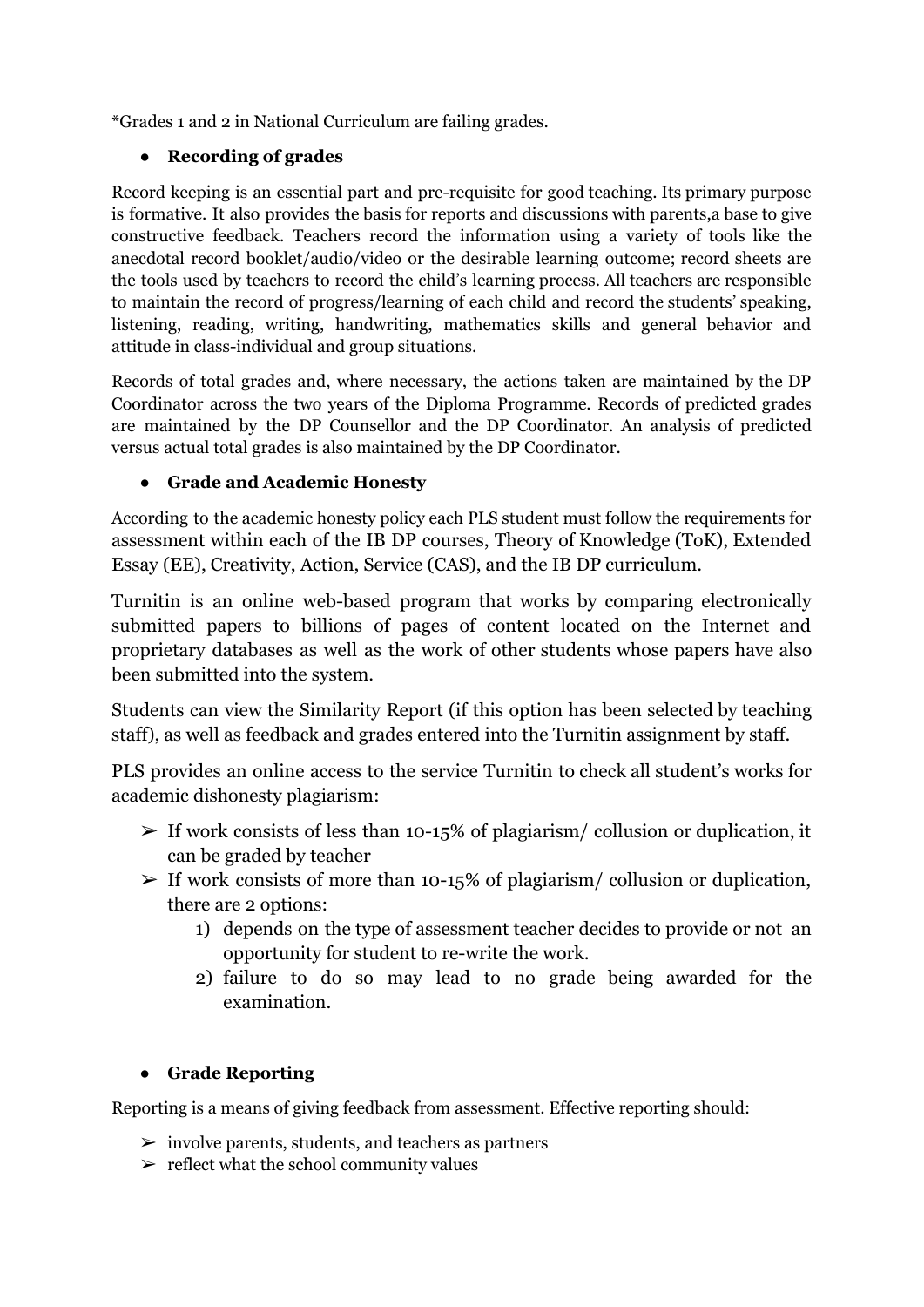- $\triangleright$  be comprehensive, honest, fair, and credible
- $\triangleright$  be clear and understandable to all parties
- $\geq$  allow teachers to incorporate what they learn during the reporting process into their future teaching and assessment practice

Communicating student achievement is very important at PLS. To keep parents and students up to date on grades and progress monitoring, we utilize an **"Online Grades Form"** (Google doc.). Students and parents can check grades at their convenience anytime, day or night, during the school year. Parents are encouraged to check their student's' progress on a weekly basis and they are given notices throughout the grading period via phone calls, newsletters, and emails reminding them to monitor their student's' progress.

#### ➔ *Parent-Teacher Communication*

Parent-teacher interviews are held each semester, providing parents and guardians a time to meet with teachers to discuss their child's progress in each course. As needed, teachers consult with parents and guardians on an individual basis.

#### ➔ *Written Reports*

Students have a comprehensive **"Report Card"** reflecting their learning at the end of each semester. This includes:

- 1. Subject specific achievement levels
- 2. Effort grades based on individual output
- 3. Comments from all the teachers involved in the progress of the child
	- ➔ *Conferences*

Parents, students, and teachers are all valued partners in the reporting process and in sharing the responsibility both for learning and for accounting student progress. Various conferences (formal and informal) will be conducted periodically .The purpose of these conferences is to share information between teachers, students and parents.

PLS builds into the school calendar the **parent-teacher conferences**, which is available online.

# **Diplomas Earned**

#### **a. Russian System Requirements**

National Document will be awarded to a candidate providing all the following requirements have been met:

- There is no grade 2 awarded in a subjects.
- The candidate pass National Unified Test Russian Language 24 points or more: National Unified Test Mathematics (Basic level) test points 3 or more and Mathematics High level 24 point or more.
- The candidate has not received a penalty for academic misconduct from the School Administration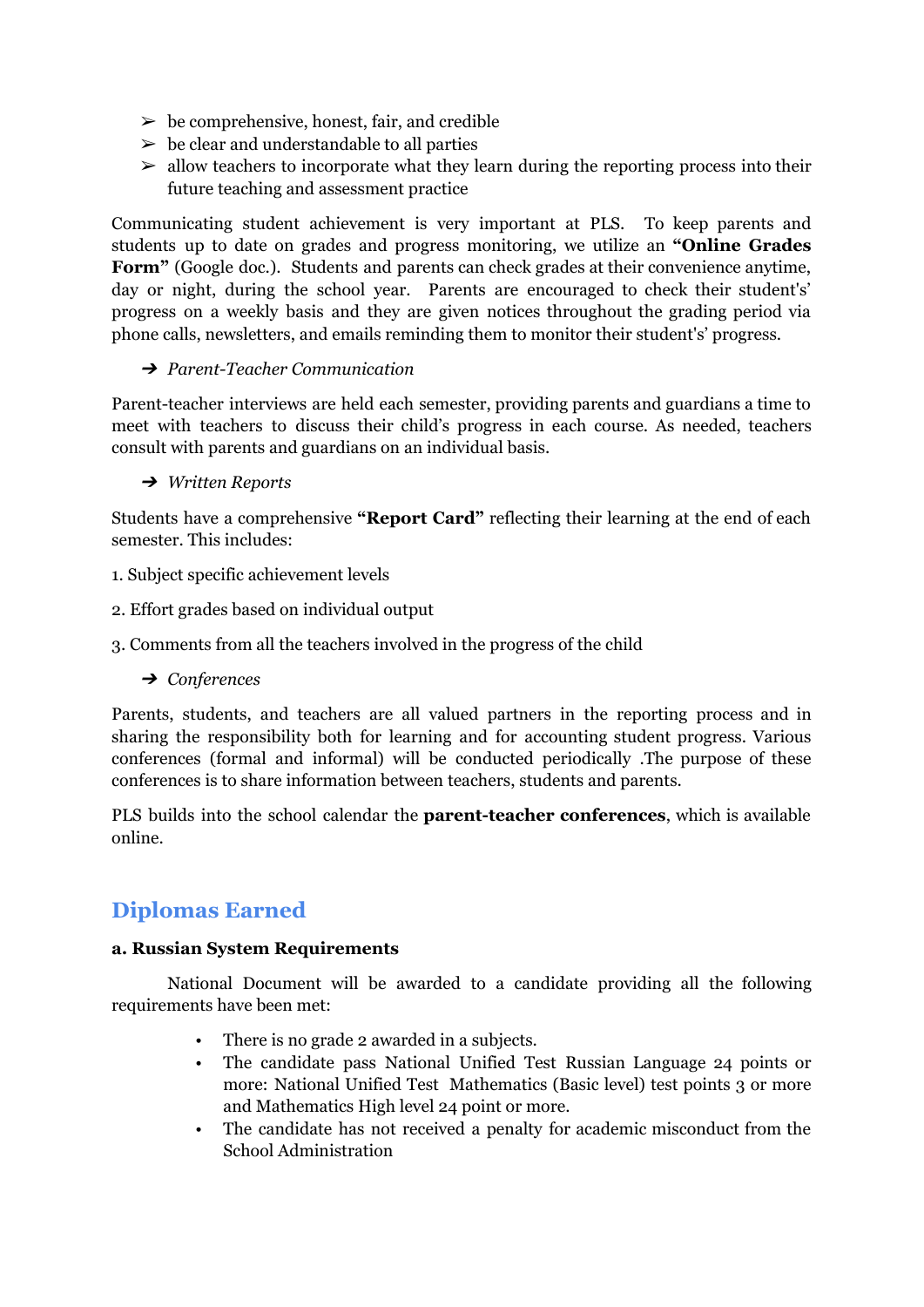### **b. IB DP Requirements**

All assessment components for each of the six subjects and the additional Diploma requirements must be completed to qualify for the award of the IB Diploma.

The IB Diploma will be awarded to a candidate providing all the following requirements have been met:

- CAS requirements have been met.
- The candidate's total points are 24 or more.
- There is no "N" awarded for theory of knowledge, extended essay or for a contributing subject.
- There is no grade E awarded for one or both of theory of knowledge and/or the extended essay.
- There is no grade 1 awarded in a subject/level.
- There are no more than two grade 2s awarded (HL or SL)
- There are no more than three grade 3s or below awarded (HL or SL).
- The candidate has gained 12 points or more on HL subjects (for candidates who register for four HL subjects, the three highest grades count)
- The candidate has gained 9 points or more on SL subjects (candidates who register for two SL subjects must gain at least 5 points at SL).
- The candidate has not received a penalty for academic misconduct from the Final Award Committee.

# **PLS IB DP School Examinations: Specific Guidelines General**

- When instructed to enter the examination room, students must do so in a quiet and orderly manner.
- No form of refreshment, except water carried in a resealable container, may be taken into the examination room.
- Students may take to their desk/table only the following items:
- General stationery (for example, pens, pencils, colored pencils, an eraser, geometry instruments and a ruler). Pencil cases must be clear (transparent).
- Other materials specified by the school as required for a particular examination (for example, an electronic calculator).
- The examination supervisor or Head of IB DP will decide where each student will sit during an examination.
- Students must remain seated until permission is given to leave the examination room.
- The instructions of the examination supervisor must be obeyed. The examination supervisor has the right to expel from the examination room any student whose behavior is interfering with the proper conduct of the examinations.

### **Late arrival**

● No additional time will be allowed for students arriving late for the examination. Temporary absence.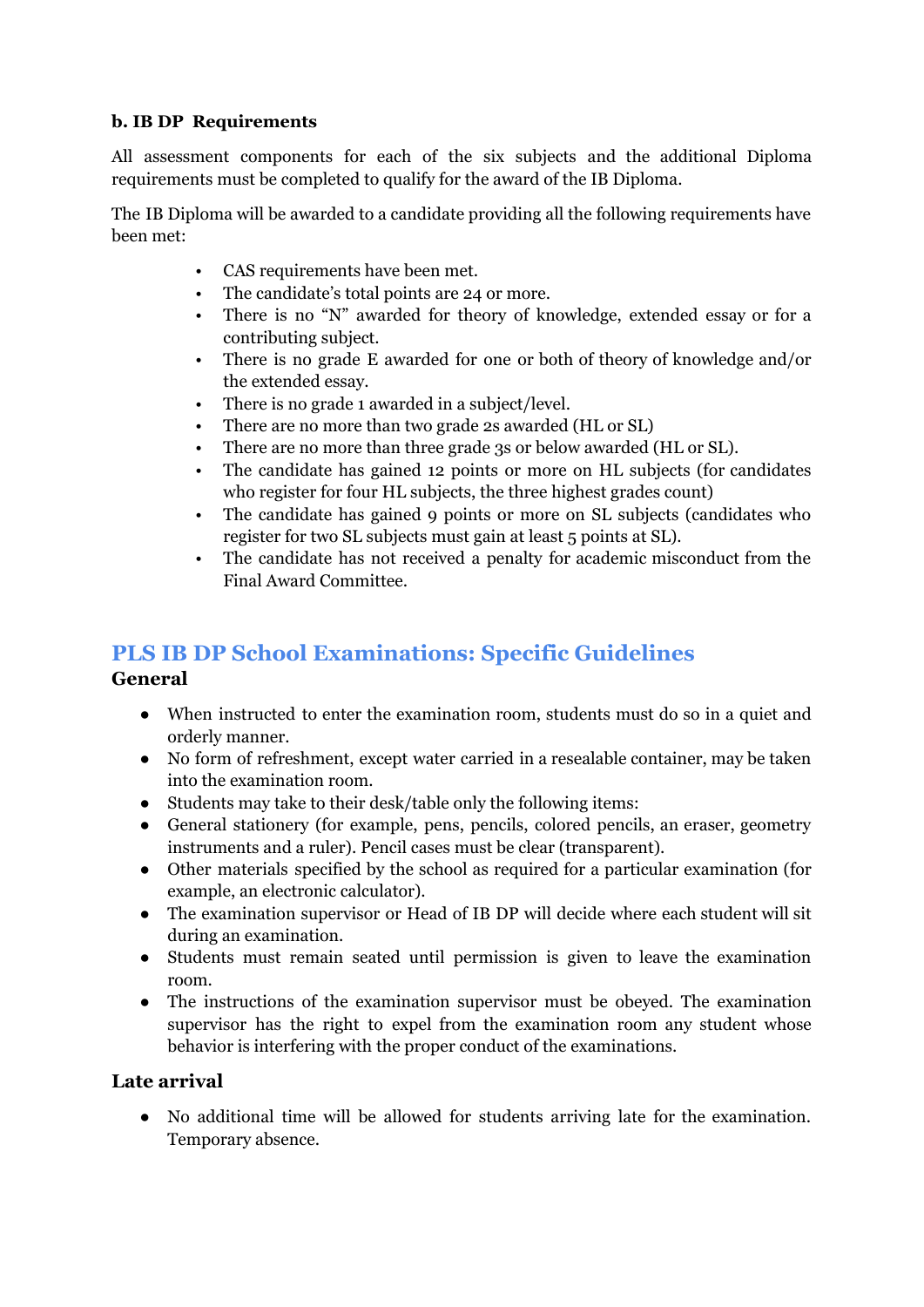● During a temporary absence, a student must not take any material out of the examination room, have access to material during the absence, or return with any material.

### **Malpractice**

- During the examination, and at other times specified by the examination supervisor, a student must not communicate with any other candidate. Failure to observe this regulation may constitute malpractice, resulting in no grade being awarded for the examination.
- If a student finds that he or she has accidentally taken unauthorized material (papers, books, notes of any kind) into an examination, this material must be given to the examination supervisor immediately. Failure to do so may lead to no grade being awarded for the examination.

### **Early departures**

- Students will not be allowed to leave the examination room during the first hour or during the last 15 minutes of any examination. If the duration of the examination is less than one hour 15 minutes, students will not be allowed to leave during the examination.
- If a student leaves the examination before the scheduled finishing time, the student will not be allowed to return.

## **End of the examination**

- No examination materials examination papers, answer papers, rough working may be taken out of the examination room.
- Students must leave the examination room in a quiet and orderly manner.

# **Homework Policy**

Homework is an integral part of the teaching process and leads to enhancement in assessment results of students. Giving the homework DP teachers should implement practices that continue to produce valued outcomes. Moreover, students receive the quality homework in every subject to facilitate overall development. PLS DP teachers also discuss homework and make sure the student has understood the task, provide specific guidelines for challenging tasks and develop the time management skills.

PLS believes that homework is important part of assessment which maximize the learning effect during the Diploma Programme.

Failure to comply with homework:

- The student receives a Grade "0" .
- If student brings the completed homework in next day Mark for homework will be puts is next to "o".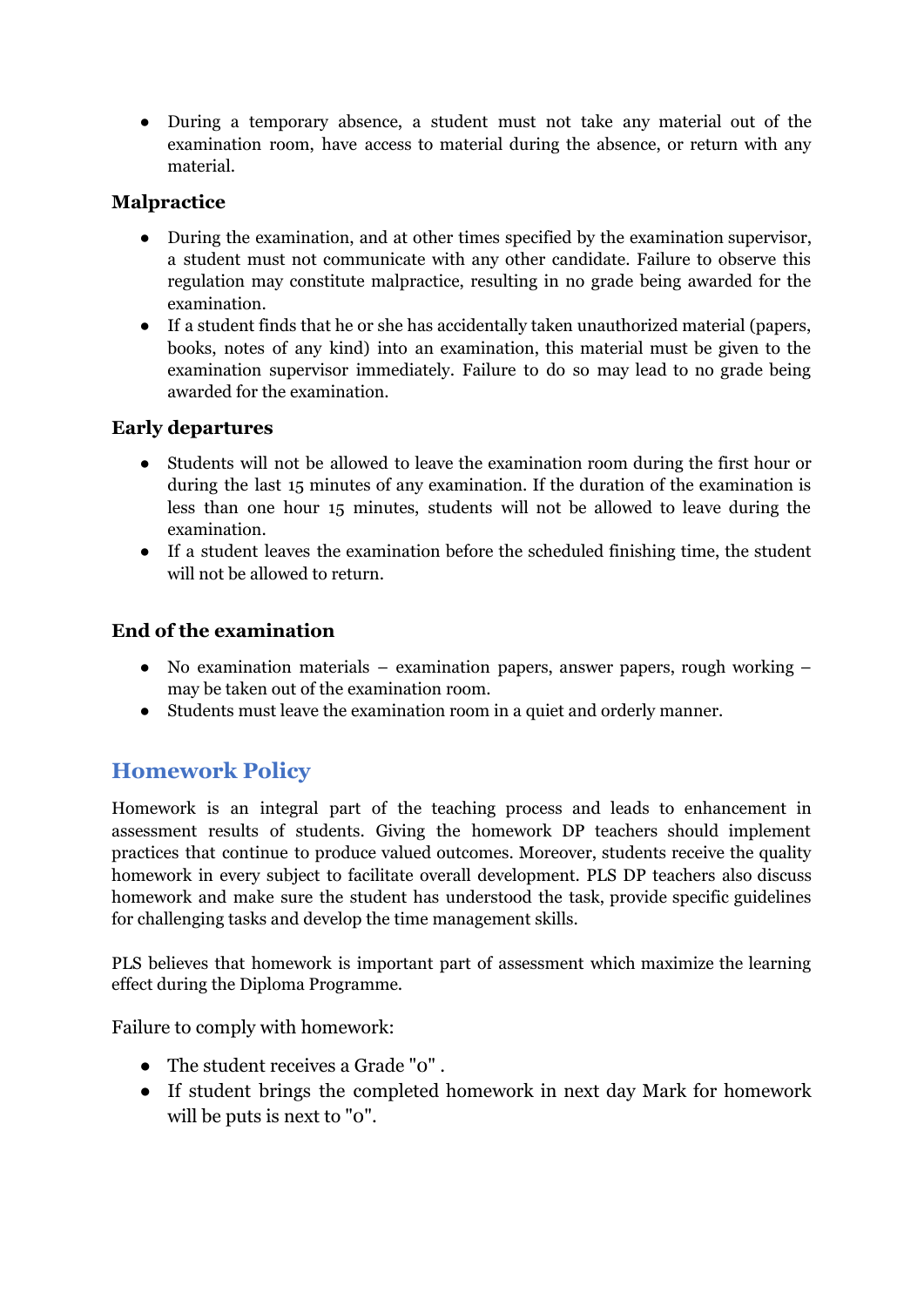#### **Bibliography**

*Diploma Programme Assessment: Principles and Practices, (2010/2004), IBO, Cardif*

*Guidelines for developing a school assessment policy in the Diploma Programme, (2010), IBO, Cardif*

*IB Assessment Policy: Goetheschule Essen (2011)*

Walvoord, Barbara E., (2010), Assessment Clear and Simple: A Practical Guide for Institutions, Departments and General *Education. San Francisco, Jossey Bass*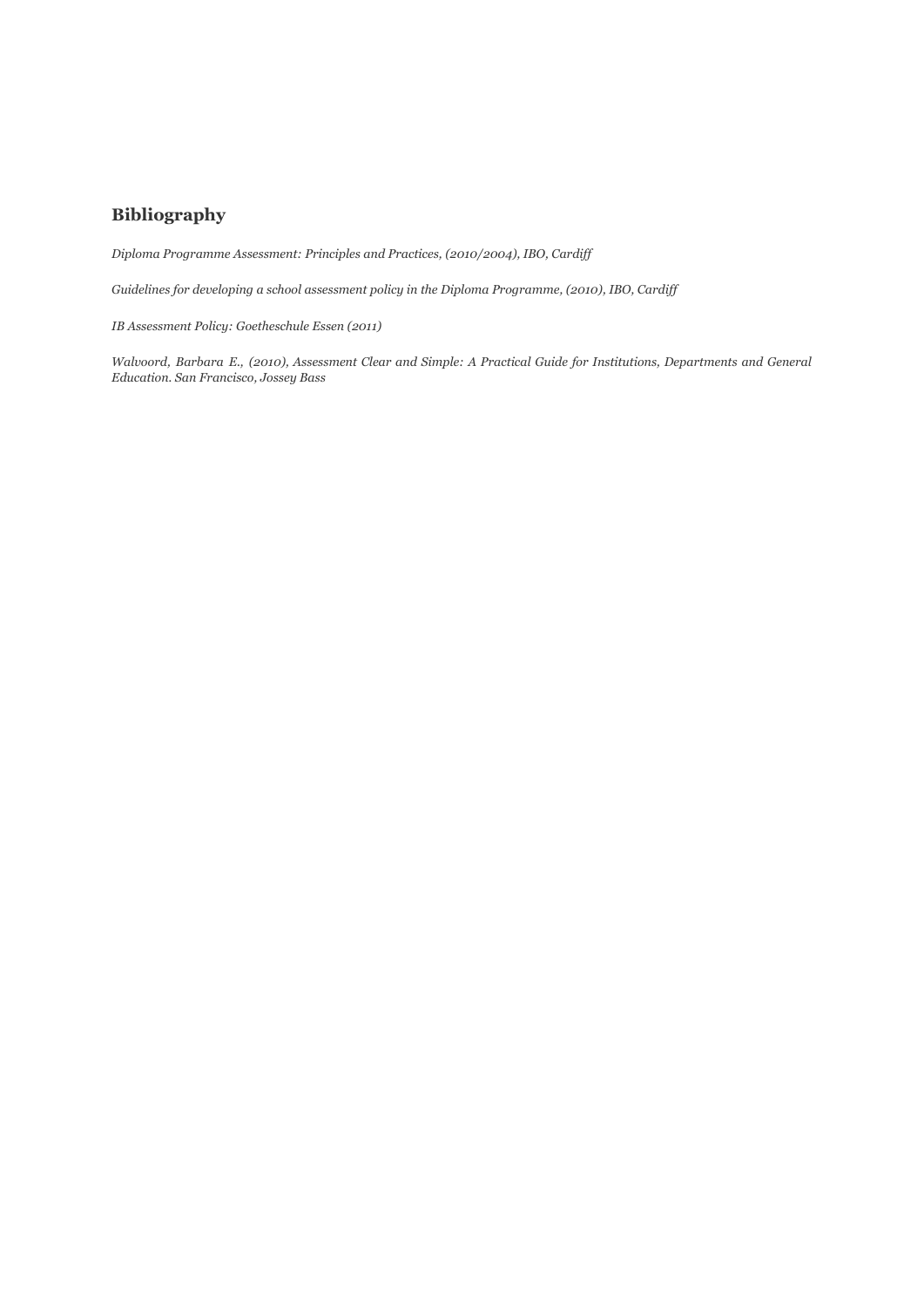# **Appendix 1: IB DP Assessment Outlines**

# **Group 1 (Studies in language and literature)**

# **Language A: Russian Language and Literature:**

| <b>Type of</b><br><b>Assessment</b> | <b>External/Inter</b><br>nal | Format                                                                 | <b>Weighting of Final Grade</b><br>(%) |           |
|-------------------------------------|------------------------------|------------------------------------------------------------------------|----------------------------------------|-----------|
|                                     |                              |                                                                        | <b>HL</b>                              | <b>SL</b> |
| Oral                                | Internal                     | Individual<br>oral<br>commentary<br>Further oral activity<br>$\bullet$ | 30                                     | 30        |
| Paper <sub>1</sub>                  | External                     | Textual analysis                                                       | 25                                     | 25        |
| Paper <sub>2</sub>                  | External                     | Essay                                                                  | 25                                     | 25        |
| Paper 3                             | External                     | Written task                                                           | 20                                     | 20        |

# **Group 2 (Language acquisition)**

# **Language B (English)**

| Type of               | External/Internal | Format                                                                                                                                 | Weighting of Final Grade (%) |           |
|-----------------------|-------------------|----------------------------------------------------------------------------------------------------------------------------------------|------------------------------|-----------|
| Assessment            |                   |                                                                                                                                        | HL.                          | <b>SL</b> |
| Oral                  | Internal          | Individual oral (8-10<br>minutes)                                                                                                      | 30                           | 30        |
|                       |                   | Interactive oral activity                                                                                                              |                              |           |
| Paper 1               | External          | Receptive skills                                                                                                                       | 25                           | 25        |
|                       |                   | (Text-handling exercises on four)<br>written texts, based on the core)<br>Counts of words depends on Level                             |                              |           |
| Paper 2               | External          | Written productive skills<br>(One writing exercise from a choice of<br>five, based on the options) Counts of<br>words depends on Level | 25                           | 25        |
| Written<br>assignment | External          | Written assignment:<br>Receptive and written<br>productive skills.<br>Counts of words depends on Level                                 | 20                           | 20        |

# **Group 3 (Individuals and societies)**

### **Economics**

| <b>Type of</b> | <b>External/Inter</b> | Format | <b>Weighting of Final Grade</b> |
|----------------|-----------------------|--------|---------------------------------|
| Assessment     | nal                   |        | $(\% )$                         |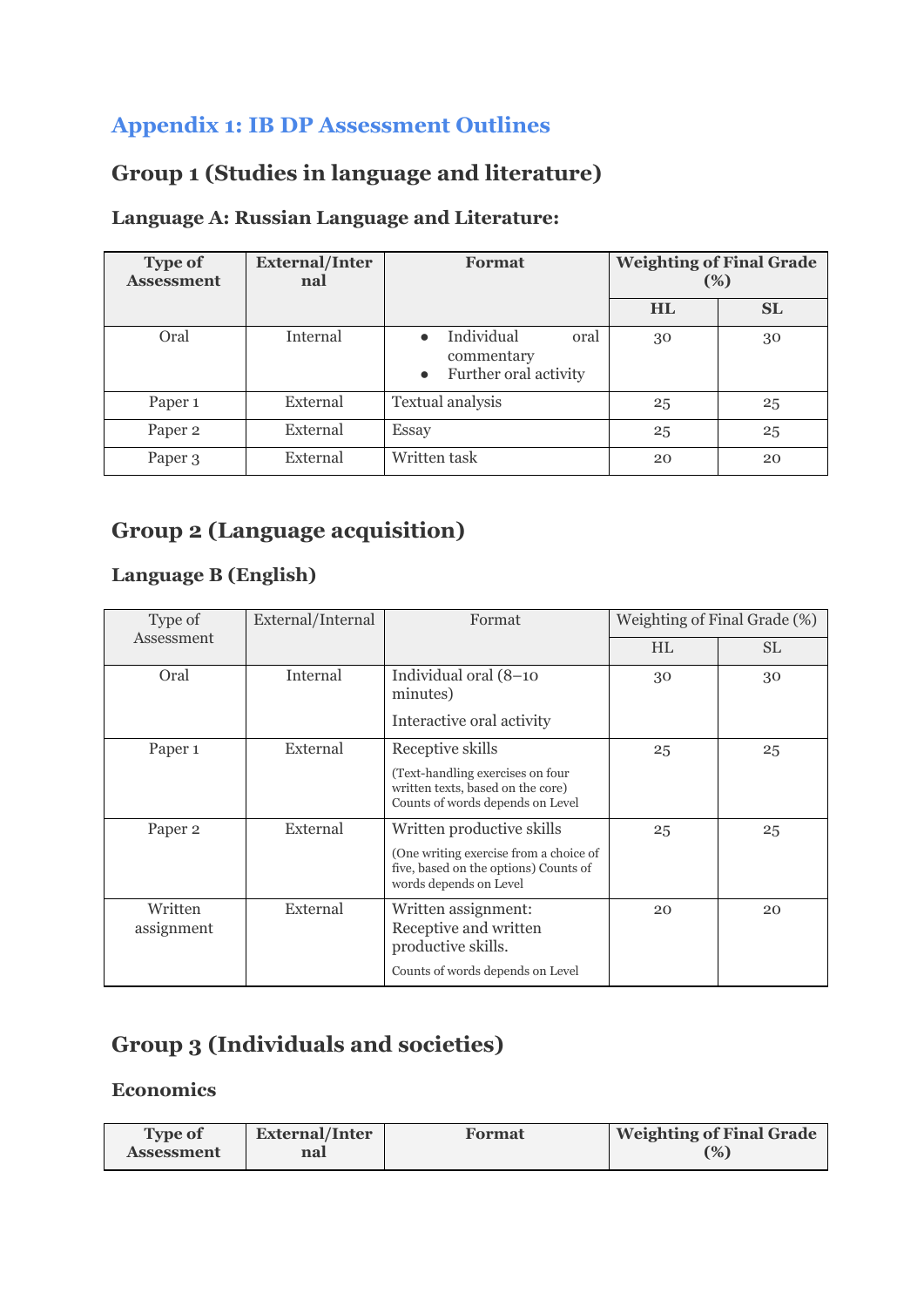|                    |          |                                                                                                                                            | HL | <b>SL</b> |
|--------------------|----------|--------------------------------------------------------------------------------------------------------------------------------------------|----|-----------|
| Portfolio          | Internal | portfolio<br>three<br><sub>of</sub><br>Α<br>commentaries<br>based<br><sub>on</sub><br>extracts from the<br>media<br>linked to the syllabus | 20 | 20        |
| Paper <sub>1</sub> | External | <b>Extended response</b>                                                                                                                   | 30 | 30        |
| Paper <sub>2</sub> | External | Data response                                                                                                                              | 30 | 30        |
| Paper <sub>3</sub> | External | HL Extension paper                                                                                                                         | 20 | 20        |

# **Global Politics**

| <b>Type of</b><br><b>Assessment</b>             | <b>External/Inter</b><br>nal | <b>Format</b>                                                                                                                                                                                                                                    | <b>Weighting of Final Grade</b><br>(%) |           |
|-------------------------------------------------|------------------------------|--------------------------------------------------------------------------------------------------------------------------------------------------------------------------------------------------------------------------------------------------|----------------------------------------|-----------|
|                                                 |                              |                                                                                                                                                                                                                                                  | HL                                     | <b>SL</b> |
| Engagement<br>activity                          | Internal                     | A written report (2,000-word<br>maximum) on a political issue<br>explored through<br>engagement and research                                                                                                                                     | 20                                     | 25        |
| HL extension:<br>global political<br>challenges | Internal                     | Two video<br>recorded<br>oral<br>presentations (10 minutes<br>maximum each) of two case<br>studies<br>chosen<br>from<br>two<br>different HL extension topic                                                                                      | 20                                     |           |
| Paper 1                                         | External                     | Stimulus-based paper on a<br>topic from one of the four core<br>units<br>Four compulsory<br>short-answer/structured<br>question                                                                                                                  | 20                                     | 30        |
| Paper <sub>2</sub>                              | External                     | HL:<br>Students must write three<br>essays from a choice of eight,<br>each selected from a<br>different core unit.<br>SL:<br>must write two<br><b>Students</b><br>essays from a choice of eight,<br>each selected from a<br>different core unit. | 40                                     | 45        |

### **ITGS**

| <b>Type of</b><br><b>Assessment</b> | <b>External/Inter</b><br>nal | <b>Format</b> | <b>Weighting of Final Grade</b> | (9) |
|-------------------------------------|------------------------------|---------------|---------------------------------|-----|
|                                     |                              |               | HL                              | SL  |
| <b>IT Product</b>                   | Internal                     | Project       | 20                              | 30  |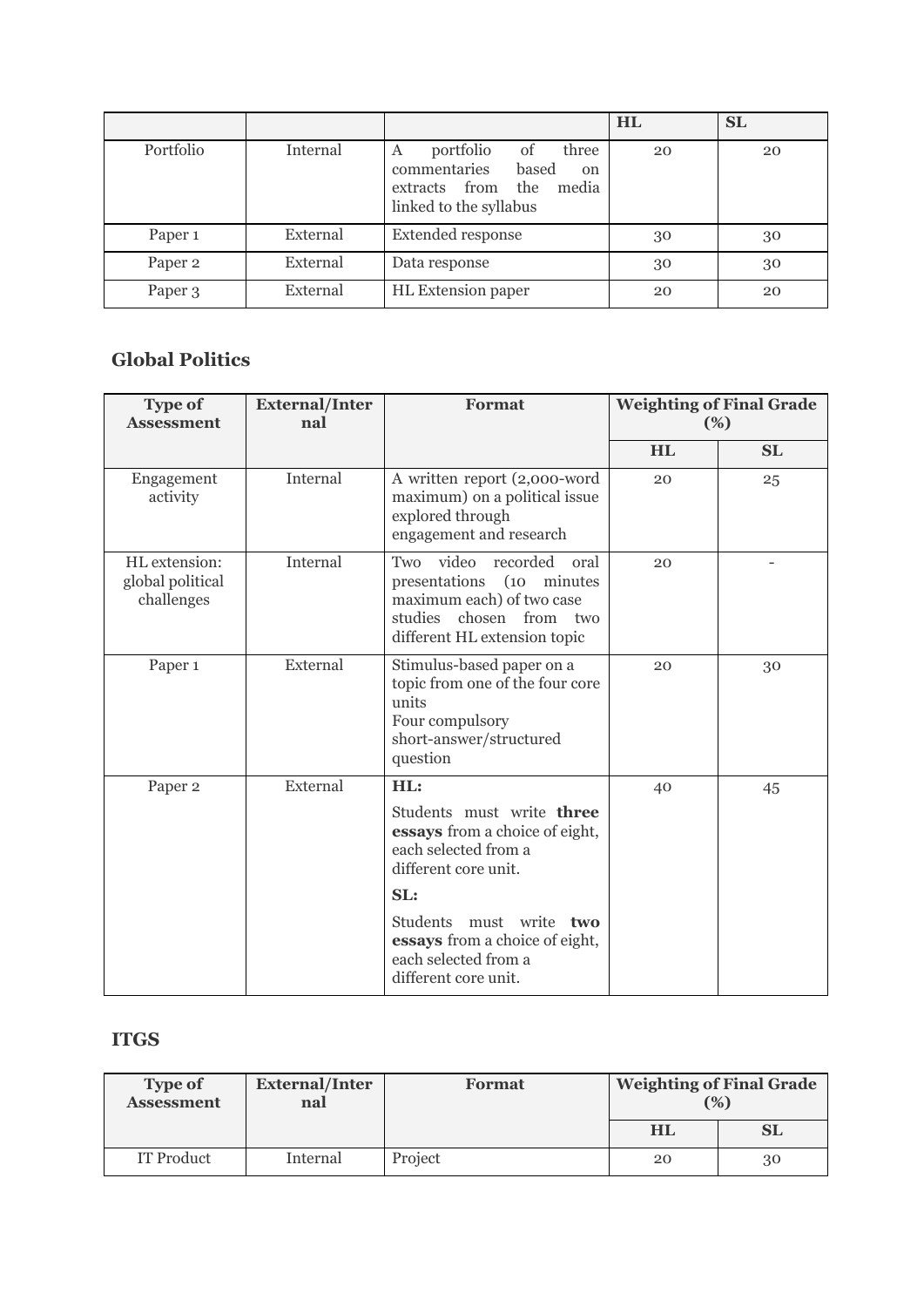| Paper <sub>1</sub> | External | Structured questions                                           | 35 | 40 |
|--------------------|----------|----------------------------------------------------------------|----|----|
|                    |          | Numbers of questions depends on<br>Level                       |    |    |
| Paper 2            | External | One unseen article.                                            | 20 | 30 |
|                    |          | (Students are required to write a<br>response to this article) |    |    |
| Paper 3            | External | Four questions based on a<br>pre-seen case study               | 25 |    |

# **Group 4 (Science)**

# **Environmental systems and societies**

| <b>Type of</b><br><b>Assessment</b> | <b>External/Inter</b><br>nal | <b>Format</b>                          | <b>Weighting of Final Grade</b><br>(%) |           |
|-------------------------------------|------------------------------|----------------------------------------|----------------------------------------|-----------|
|                                     |                              |                                        | <b>HL</b>                              | <b>SL</b> |
| Written Report                      | Internal                     | Individual investigation               | 25                                     | 25        |
| Paper <sub>1</sub>                  | External                     | Case study                             | 25                                     | 25        |
| Paper <sub>2</sub>                  | External                     | Short answers and<br>structured essays | 50                                     | 50        |

# **Physics**

| <b>Type of</b><br><b>Assessment</b> | <b>External/Inter</b><br>nal | <b>Format</b>                                                                                                                                                                                                                                                                                                                                                |           | <b>Weighting of Final Grade</b><br>$(\%)$ |
|-------------------------------------|------------------------------|--------------------------------------------------------------------------------------------------------------------------------------------------------------------------------------------------------------------------------------------------------------------------------------------------------------------------------------------------------------|-----------|-------------------------------------------|
|                                     |                              |                                                                                                                                                                                                                                                                                                                                                              | <b>HL</b> | <b>SL</b>                                 |
| Individual<br>investigation         | Internal                     | Plan<br>implement<br>and<br>individual investigative work.                                                                                                                                                                                                                                                                                                   | 20        | 20                                        |
| Paper <sub>1</sub>                  | External                     | 40 multiple-choice questions<br>on core and AHL, about 15 of<br>which are common with SL.<br>questions<br>The<br>on<br>test<br>paper<br>1<br>assessment objectives<br>$1, 2$ and $3$ .<br>The use of calculators<br>is not permitted.<br>marks<br>N <sub>0</sub><br>are<br>deducted for incorrect<br>answers.<br>physics<br>data<br>A<br>booklet is provided | 20        | 20                                        |
| Paper <sub>2</sub>                  | External                     | Short-answer<br>and<br>extended-response questions<br>on the core and AHL material.                                                                                                                                                                                                                                                                          | 36        | 40                                        |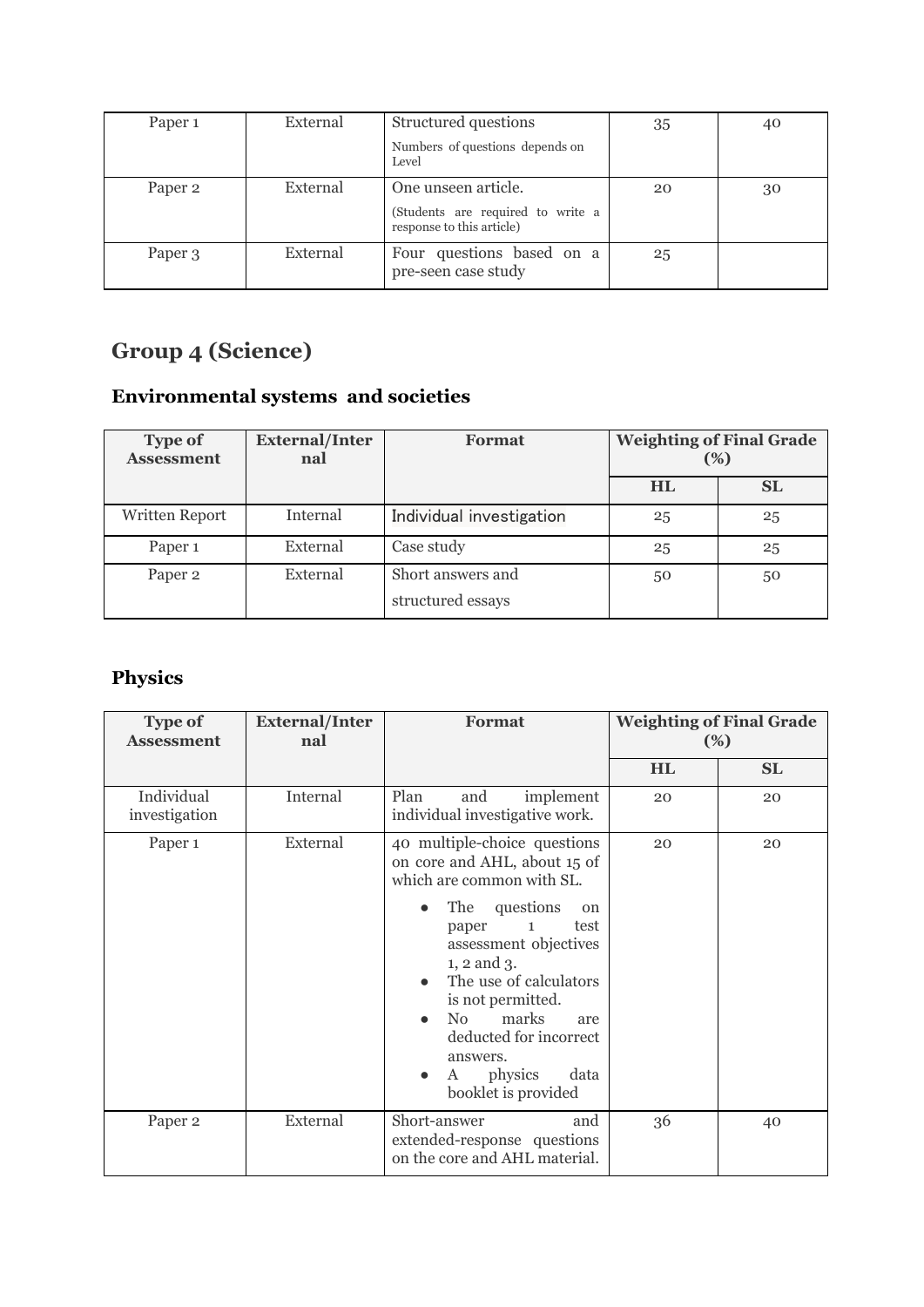| Paper 3<br>24<br>20<br>on core, AHL and option<br>material.<br>Section<br>$A$ :<br>one<br>data-based question<br>and<br>several<br>short-answer<br>questions<br><sub>on</sub><br>experimental work.<br>Section<br>B:<br>short-answer<br>and<br>extended-response<br>questions from one<br>option. |          | questions<br>The<br>$\bullet$<br>on<br>$\overline{2}$<br>paper<br>test<br>assessment objectives<br>1, 2 and 3.<br>The use of calculators<br>is permitted. (See<br>calculator section on<br>the OCC.)<br>physics<br>data<br>A<br>booklet is provided. |  |
|---------------------------------------------------------------------------------------------------------------------------------------------------------------------------------------------------------------------------------------------------------------------------------------------------|----------|------------------------------------------------------------------------------------------------------------------------------------------------------------------------------------------------------------------------------------------------------|--|
| test<br>paper<br>3<br>assessment objectives<br>$1, 2$ and $3$ .<br>The use of calculators<br>is permitted. (See<br>calculator section on<br>the OCC.)                                                                                                                                             | External | This paper will have questions<br>The questions<br>on                                                                                                                                                                                                |  |

# **Group 5 (Mathematics)**

# **Mathematics HL/SL**

| <b>Type of</b><br><b>Assessment</b> | <b>External/Inter</b><br>nal | Format                                                                                                         | (%)       | <b>Weighting of Final Grade</b> |
|-------------------------------------|------------------------------|----------------------------------------------------------------------------------------------------------------|-----------|---------------------------------|
|                                     |                              |                                                                                                                | <b>HL</b> | <b>SL</b>                       |
| Portfolio/Project                   | Internal                     | Two/one piece/s of work on<br>different areas of the syllabus<br>mathematical<br>representing<br>investigation | 20        | 20                              |
| Paper <sub>1</sub>                  | External                     | Short and extended response<br>questions                                                                       | 30        | 40                              |
| Paper <sub>2</sub>                  | External                     | Short and extended response<br>questions                                                                       | 30        | 40                              |
| Paper 3                             | External                     | Extended response questions                                                                                    | 20        |                                 |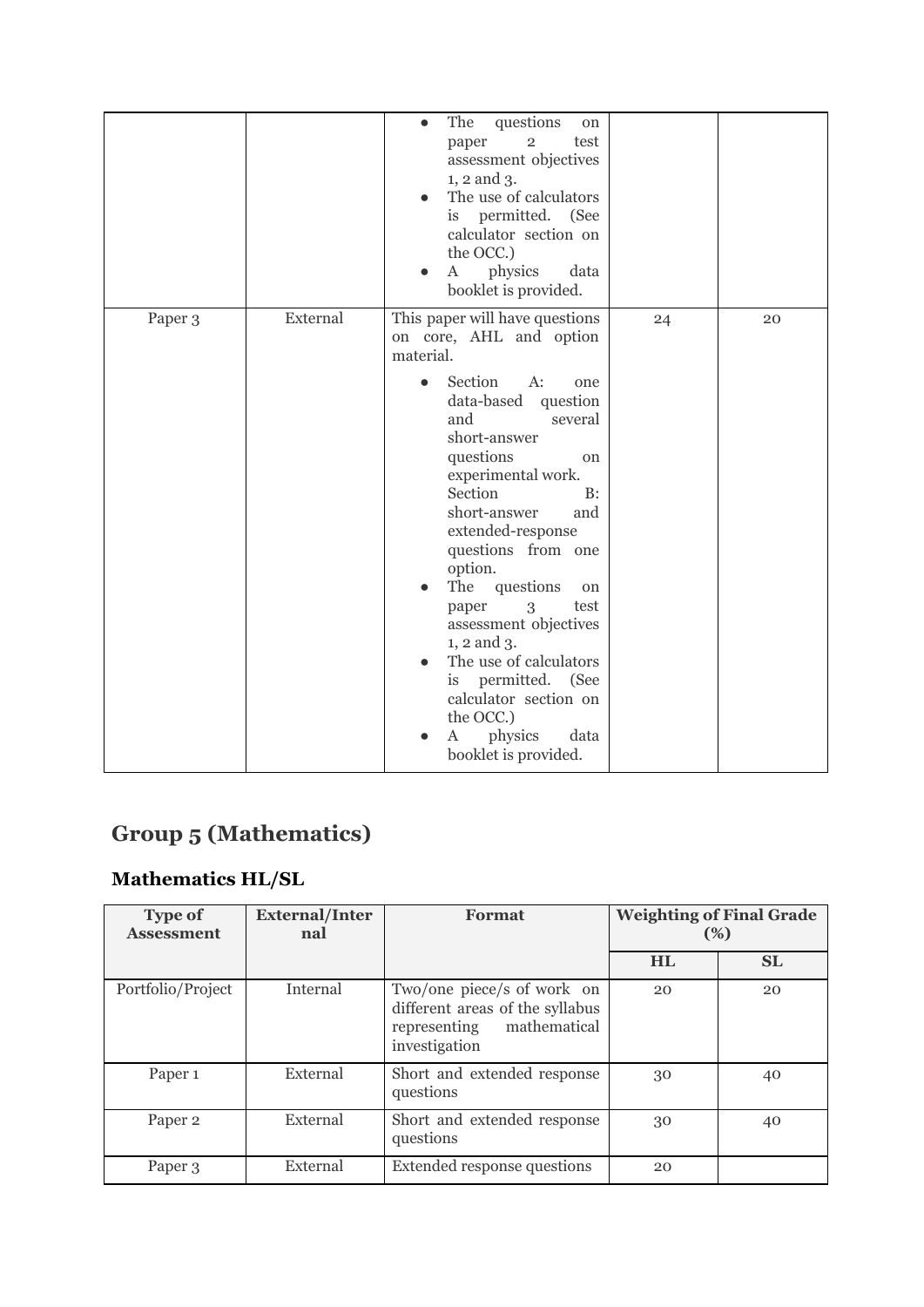# **Group 6**

# **Visual Arts**

| <b>Type of</b><br><b>Assessment</b> | <b>External/Inter</b><br>nal | <b>Format</b>     | <b>Weighting of Final Grade</b><br>(%) |    |
|-------------------------------------|------------------------------|-------------------|----------------------------------------|----|
|                                     |                              |                   | <b>HL</b>                              | SL |
| Exhibition                          | Internal                     | Exhibition        | 40                                     | 40 |
| Paper <sub>1</sub>                  | External                     | Comparative study | 20                                     | 20 |
| Paper 2                             | External                     | Process portfolio | 40                                     | 40 |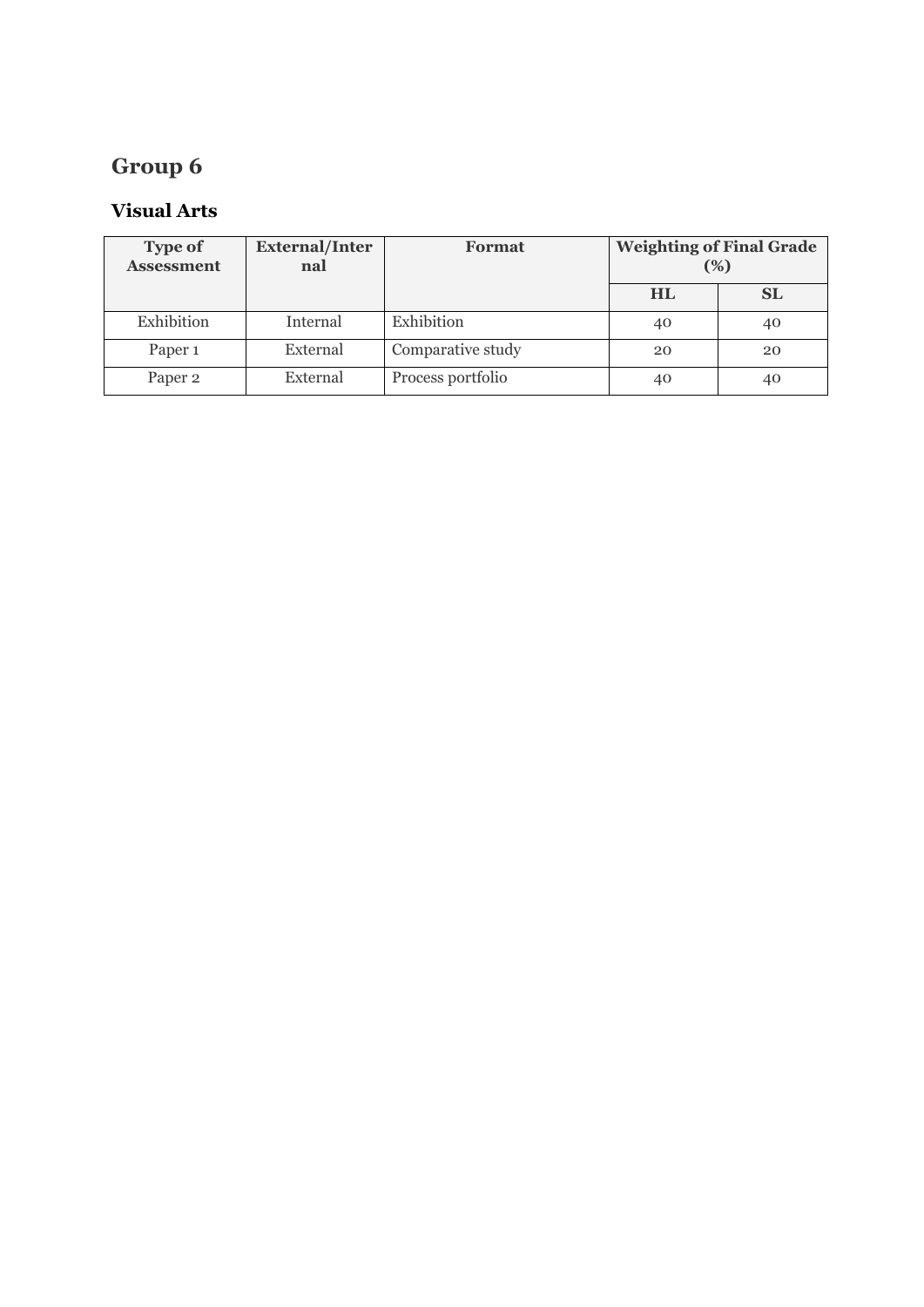# **Appendix 2: Grade Boundaries Description**

| Grade | Description                                                                                                                                                                                                                                                                                                                                                                                                                                                                                                                                                                                                                                                                                                                                                                                                                                                                                                                                                                     | Описание                                                                                                                                                                                                                                                                                                                                                                                                                                                                                                                                                                                                                                                                                                                                                                                                                                                                                                                                                                       |
|-------|---------------------------------------------------------------------------------------------------------------------------------------------------------------------------------------------------------------------------------------------------------------------------------------------------------------------------------------------------------------------------------------------------------------------------------------------------------------------------------------------------------------------------------------------------------------------------------------------------------------------------------------------------------------------------------------------------------------------------------------------------------------------------------------------------------------------------------------------------------------------------------------------------------------------------------------------------------------------------------|--------------------------------------------------------------------------------------------------------------------------------------------------------------------------------------------------------------------------------------------------------------------------------------------------------------------------------------------------------------------------------------------------------------------------------------------------------------------------------------------------------------------------------------------------------------------------------------------------------------------------------------------------------------------------------------------------------------------------------------------------------------------------------------------------------------------------------------------------------------------------------------------------------------------------------------------------------------------------------|
| 1     | The student demonstrates very rudimentary knowledge<br>or understanding of the content, with very weak<br>comprehension of concepts and context. Ability to<br>comprehend and solve problems or to express ideas is<br>not evident. Responses are rarely accurate or valid.<br>Organization is lacking to the point that responses are<br>confusing. Responses demonstrate very little to no<br>appreciation of context or audience, inappropriate or<br>inadequate use of terminology, and little to no<br>intercultural understanding.                                                                                                                                                                                                                                                                                                                                                                                                                                        | Ученик демонстрирует очень примитивные знания или<br>понимание содержания предмета, с очень слабым<br>применением понятий и контекста. Способность осмысливать и<br>решать проблемы или выражать идеи не очевидна. Ответы<br>редко бывают точными и правильными. Плохая<br>самоорганизация является причиной неправильных ответов.<br>Ответы не отражают понимание контекста, аудитории и<br>межкультурного понимания, зачастую содержат некорректное<br>использование терминологии.                                                                                                                                                                                                                                                                                                                                                                                                                                                                                           |
| 2     | The student demonstrates little knowledge or<br>understanding of the content, with weak<br>comprehension of concepts and context and little<br>evidence of application. Evidence of research and/or<br>investigation is only superficial. There is little ability to<br>comprehend and solve problems. Responses are rarely<br>accurate or valid. There is some attempt to express<br>ideas, use terminology appropriate to the subject and<br>organize work, but the response is rarely convincing.<br>There is very little creativity, awareness of context or<br>audience and little evidence of intercultural<br>understanding.                                                                                                                                                                                                                                                                                                                                             | Ученик слабо демонстрирует знания или понимание<br>содержания предмета, не всегда демонстрирует применение<br>понятий и контекста. Доказательства исследований являются<br>поверхностными. Демонстрирует слабую способность<br>понимания и решения проблем (учебных задач). Ответы редко<br>бывают точными и правильными. Старается выразить идеи,<br>использовать терминологию, относящуюся к предмету, и<br>организовать работу, итог которой не всегда бывает<br>убедительным. Небольшой творческий потенциал, слабое<br>понимание контекста или аудитории. У ученика практически<br>отсутствуют свидетельства межкультурного взаимопонимания.                                                                                                                                                                                                                                                                                                                              |
| 3     | The student demonstrates basic knowledge and<br>understanding of the content, with limited evidence of<br>conceptual and contextual awareness. Research and/ or<br>investigation is evident, but remains undeveloped.<br>There is some ability to comprehend and solve<br>problems. Collaborative investigations are approached<br>ethically and responsibly, but require close supervision.<br>Responses are only sometimes valid and appropriately<br>detailed. There is some expression of ideas and<br>organization of work and basic use of appropriate<br>terminology, but arguments are rarely convincing.<br>Responses lack clarity and some material is repeated or<br>irrelevant. There is limited creativity, awareness of<br>context or audience and limited evidence of<br>intercultural understanding.                                                                                                                                                            | Ученик демонстрирует базовые знания и понимание<br>содержания предмета с ограниченными доказательствами<br>концептуального и контекстуального осознания.<br>Доказательства исследований или попытки изучения вопроса<br>очевидны, но остаются неразвитыми. Демонстрирует<br>некоторую способность осмыслить и решить учебную задачу. К<br>коллективным исследованиям относится этично и<br>ответственно, но требует тщательного контроля со стороны.<br>Ответы только иногда корректны и должным образом<br>детализированы. Ученик выражает некоторые идеи и<br>организует работу, используя терминологию базового уровня,<br>аргументы редко бывают убедительными. Ответы не имеют<br>ясности, а некоторые данные повторяются или не актуальны.<br>Творческий потенциал, понимание контекста или аудитории,<br>свидетельства межкультурного взаимопонимания ограничены.                                                                                                       |
| 4     | The student demonstrates, with some gaps, secure<br>content knowledge and understanding, some conceptual<br>and contextual awareness and some evidence of critical<br>thinking. Research, investigation and technical skills are<br>evident, but not thoroughly developed. Analysis is<br>generally valid, but more descriptive than evaluative.<br>The student solves basic or routine problems, but with<br>limited ability to deal with new or difficult situations.<br>In collaborative exercises, the student works within a<br>team and generally approaches investigations ethically<br>and responsibly, but requires supervision. Responses are<br>mostly accurate and clear with little irrelevant<br>material. There is some ability to logically structure<br>responses with adequate coherence and use of<br>appropriate terminology. Responses sometimes show<br>creativity, and include some awareness of audience and<br>evidence of intercultural understanding | Ученик демонстрирует знание и содержание предмета с<br>некоторыми пробелами, концептуальное и контекстуальное<br>понимание и некоторые свидетельства критического<br>мышления. Исследования, изучения и технические навыки<br>очевидны, но не полностью отработаны. Ученик использует<br>приемы анализа, но они описательные, а не оценочные.<br>Ученик решает основные или привычные учебные задачи, но<br>ограниченно справляется с новыми или трудными ситуациями.<br>В совместных заданиях ученик работает в команде,<br>исследования носят этичный и ответственный характер, но<br>требуют наблюдения. Ответы в основном точны и понятны с<br>небольшими нерелевантными данными. Существует некоторая<br>способность логически структурировать ответы с адекватной<br>согласованностью и использованием соответствующей<br>терминологии. Ответы не всегда креативны и включают в себя<br>некоторое понимание аудитории и свидетельства<br>межкультурного взаимопонимания. |
| 5     | The student demonstrates sound content knowledge<br>and understanding, good conceptual and contextual<br>awareness and evidence of critical, reflective thinking.<br>Research, investigation and technical skills are evident<br>and sometimes well developed. Analytical ability is<br>evident, although responses may at times be more<br>descriptive than evaluative. In collaborative<br>investigations, the student generally works well with<br>others, ethically and responsibly, and with<br>perseverance. Responses are generally accurate, clear,<br>logically structured and coherent, with mainly relevant<br>material, using suitable terminology, and are sometimes<br>well developed. Responses show reasonable creativity,                                                                                                                                                                                                                                      | Ученик демонстрирует достаточное содержание знаний и<br>понимания предмета, хорошее концептуальное и<br>контекстуальное понимание, критическое, рефлексивное<br>мышление. Навыки обучения, исследования и технические<br>навыки очевидны и иногда хорошо развиты. Аналитическая<br>способность очевидна, хотя ответы иногда могут быть более<br>наглядными, чем оценочными. В совместных исследованиях<br>ученик, как правило, хорошо работает с другими, этично,<br>ответственно и с настойчивостью. Ответы, как правило, точны,<br>понятны, логически структурированы и согласованы, в<br>основном с соответствующими данными, с использованием<br>подходящей терминологии. Ответы демонстрируют творческий<br>подход, использование примеров, осведомленность аудитории                                                                                                                                                                                                     |